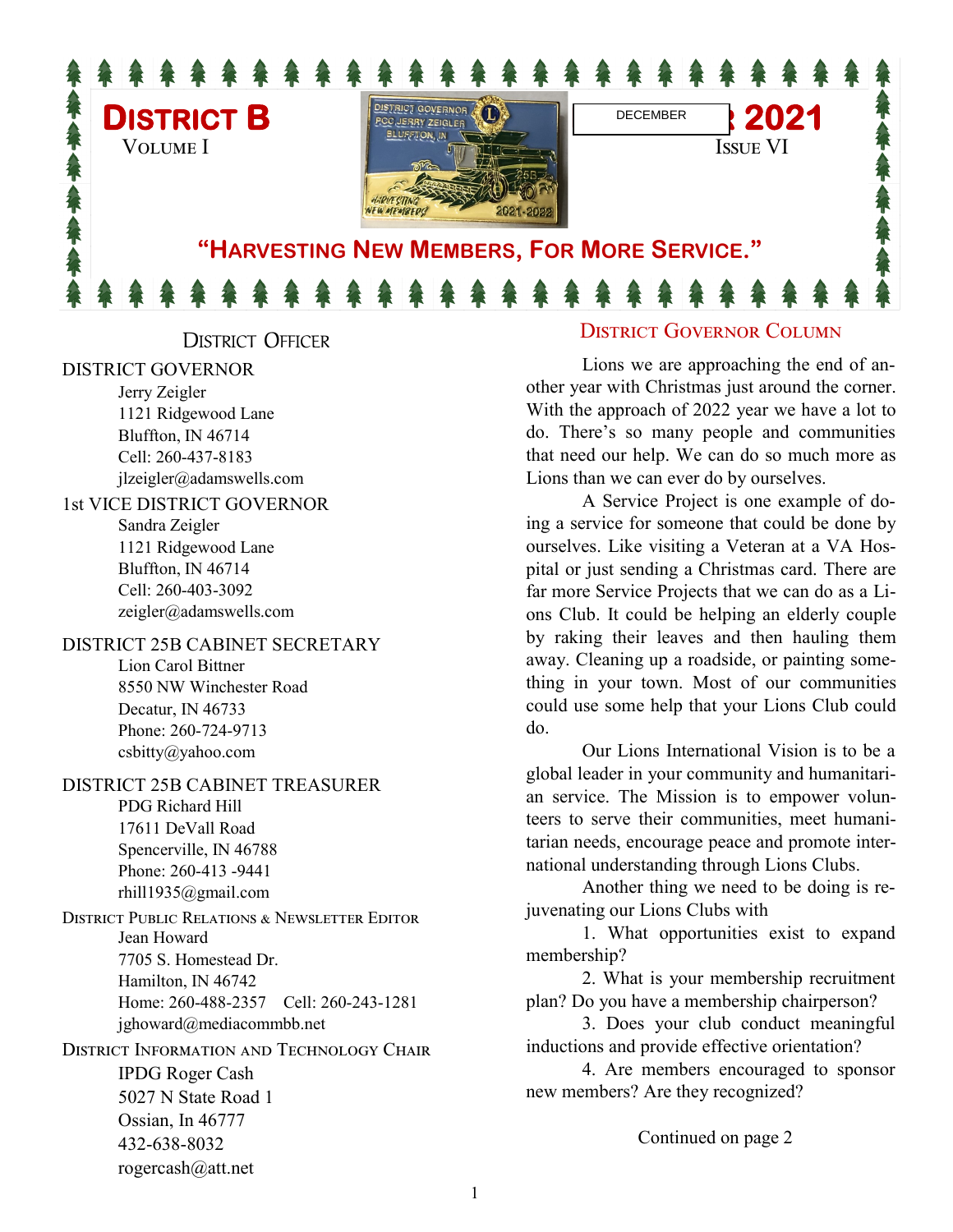Continued from page 1

My FVDG Sandy and myself want to wish you a very Merry Christmas and a Great Lions New Year. God Bless

Yours In Lionism,

PCC/Gov. Jerry L. Zeigler



## HOLIDAY GATHERING

It's beginning to feel a lot like Christmas. Well maybe I'm rushing it a little bit, but I want to talk a little bit about the holiday time and what we have planned here in District 25B.

So get out your calendars and mark down January 15, 2022. We will have a holiday get together for the District. It will be at the New Haven Parks and Recreation Center.

PDG Terry Marker [tmrkr@yahoo.com](mailto:tmrkr@yahoo.com) 260-636-0165 **Holiday Gathering New Haven Parks and Recreation Center 6 PM Meal to be determined Cost is \$25.00 (\$10.00 for meal and \$15.00 to LCIF) LCIF donation will be in your name Bring a nice gift to exchange (Not a white elephant gift) We will also be selling ticket to steal a gift. Come on out for a fun night And a great social get together.**



## **MID-WINTER CONFERENCE**

Planning on going to the Mid-Winter Conference in January?

Don't forget to bid at the silent auction. But before you can bid, we need items to bid on.

So if you or your club would like to donate a nice item for the auction, please contact me at [pamalarn@myfibersolution.com](mailto:pamalarn@myfibersolution.com) or phone 260- 216-1101.

Nice baskets, gift cards, food items are just a few suggestions. Anything nice is welcome.





## **ANGOLA LIONS CLUB**

The Club website is located at [https://e](https://e-clubhouse.org/sites/angola_in/index.php)[clubhouse.org/sites/angola\\_in/index.php](https://e-clubhouse.org/sites/angola_in/index.php) if you would like to share the address with members.

### *The ANGOLA LIONS CLUB Serving the ANGOLA area since 1929!*

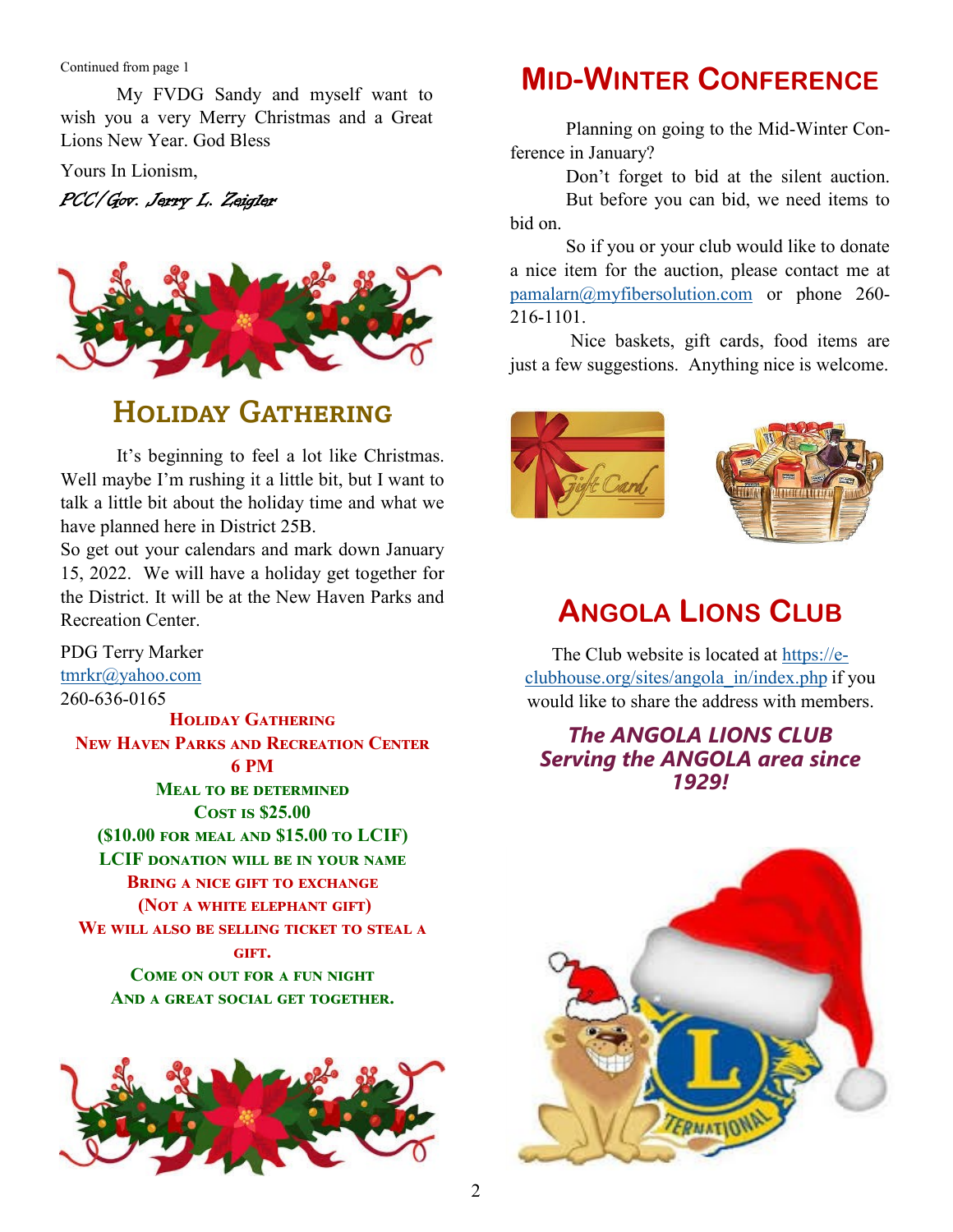## **BLUFFTON LIONS CLUB FUNDRAISER**

By: FVDG Sandy Zeigler

This IS the Bluffton Lions Club Fundraiser. It cost \$10.00 and contains 6 different offers that can each be used 4 times.

That's 24 total uses from this ONE card. It can be used in Fort Wayne, Angola, Auburn, Huntington, Decatur, Berne, Hartford City, Wabash, & N. Manchester, to list some of the 38 locations, including of course, Bluffton.

Contact DG Jerry, me, or any Bluffton Lions Club Member to purchase yours and then purchase some more cards to give as presents.





## **DISTRICT 25B CABINET MEETING**

**January 8, 2022** 

### **New Haven Parks & Recreation Building**

### **7500 W State Rd 930, New Haven, IN**

ALL Lions Club presidents, secretaries, ARE required to attend.

Zone Chairs, trustees, and cabinet positions ]are expected to attend, also. All Lions are welcome..

All Project Chairs are to give a report. If you can't attend, please send your report to Governor Jerry, by Dec. 28

### **Registrations begin at 8:00 AM**

### **PDG Meeting: 8:30 AM**

**Call to order: 9:00AM**

jlzeigler@adamswells.com 260-437-8183



We Serve



 HARVESTING NEW MEMBERS FOR MORE SERVICE

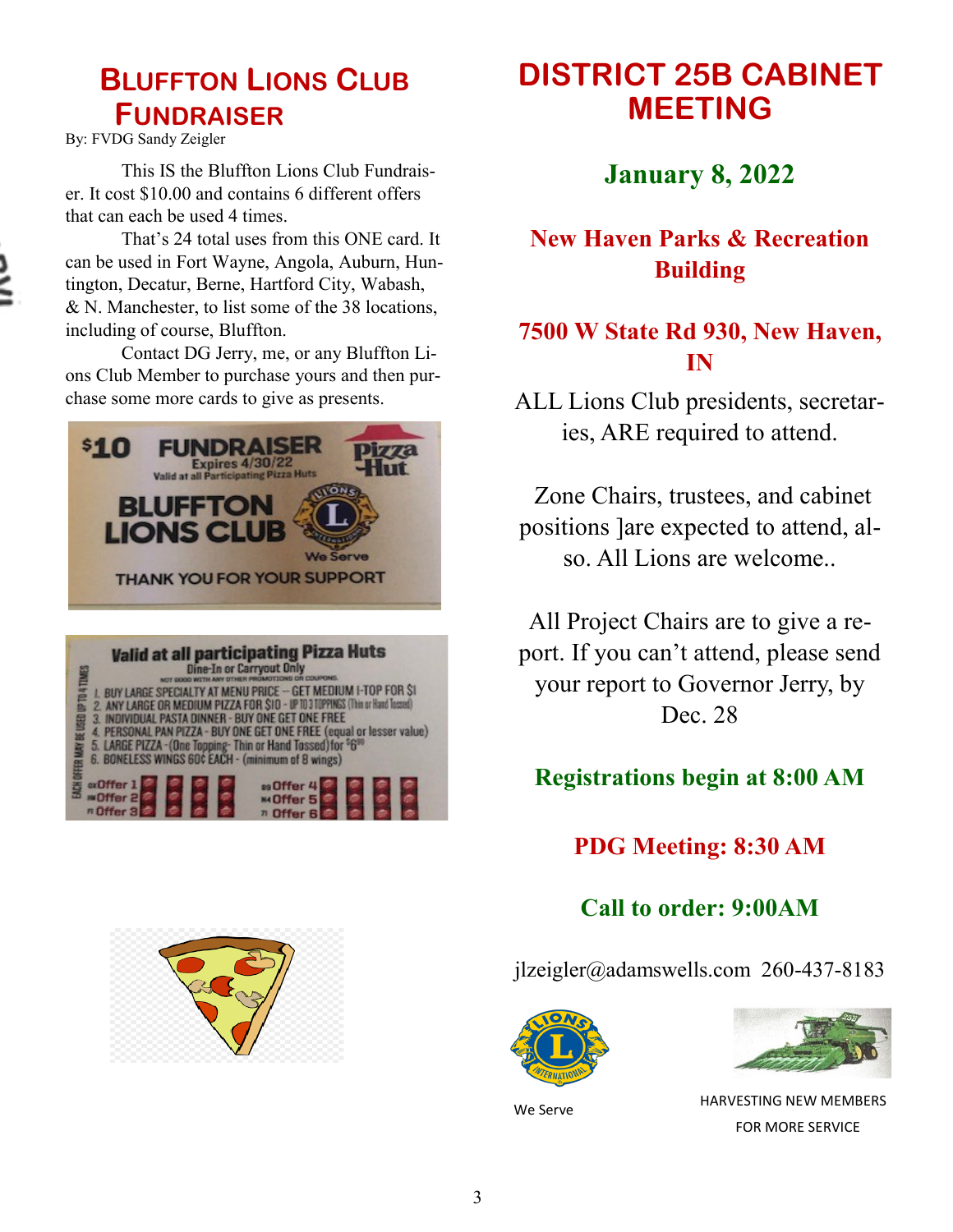

### **JUNE 24-28, 2022** | **PALAIS DES CONGRÈS DE MONTRÉAL**

The Montreal Convention is on and your MD25 International Convention Committee is here to make it a great experience for the Indiana Lions. Lion Peg Dawson will be organizing the Indiana Lions march in the spectacular Parade of Nations on Saturday morning, June 25, 2022. Lion Al Arnold has been charged with scheduling a dinner for the Hoosier Lions.

For the International Parade of Nations, we will be wearing our new BLUE shirts. The ICC Committee will have a table at the Mid-Winter conference and plan to bring shirts to upcoming District Cabinet Meetings.

Here are a few brief facts from the Lions Clubs website - <https://lcicon.lionsclubs.org>Please follow the link for more information.

The Registration fee through January 7, 2022 is \$175. January 8 through March 31, 2022, the regular registration fee is \$225. April 1, 2022 through on-site registration, the fee is \$250.

The **Indiana Delegation Hotels** are Hotel Monville and the Omni Mont Royal. The Lions will be assigned to their delegation hotels on a first-come, first-served basis (subject to availability) through **January 7, 2022.**  After January 7, Lions can choose their delegation hotel, or a hotel based on rate or location (subject to availability). The cancellation deadline for individual and group refunds of hotel deposits is **Sunday, May 1, 2022.** Failure to cancel by this deadline will result in the forfeiture of your hotel deposit.

### COVID Restrictions

Currently, Canada requires that travelers provide proof that they are fully vaccinated. Please refer to the [Government of Canada website](https://www.canada.ca/en/immigration-refugees-citizenship/services/visit-canada.html) to check if you qualify for the fully vaccinated traveler exemption as well as which COVID-19 vaccines are accepted in Canada. The [website](https://www.canada.ca/en/immigration-refugees-citizenship/services/visit-canada.html) also provides steps to follow for your trip and what to do if you test positive within 14 days of your entry to Canada.

Please check out the LCICON website for all the facts and plan on going to Montreal!!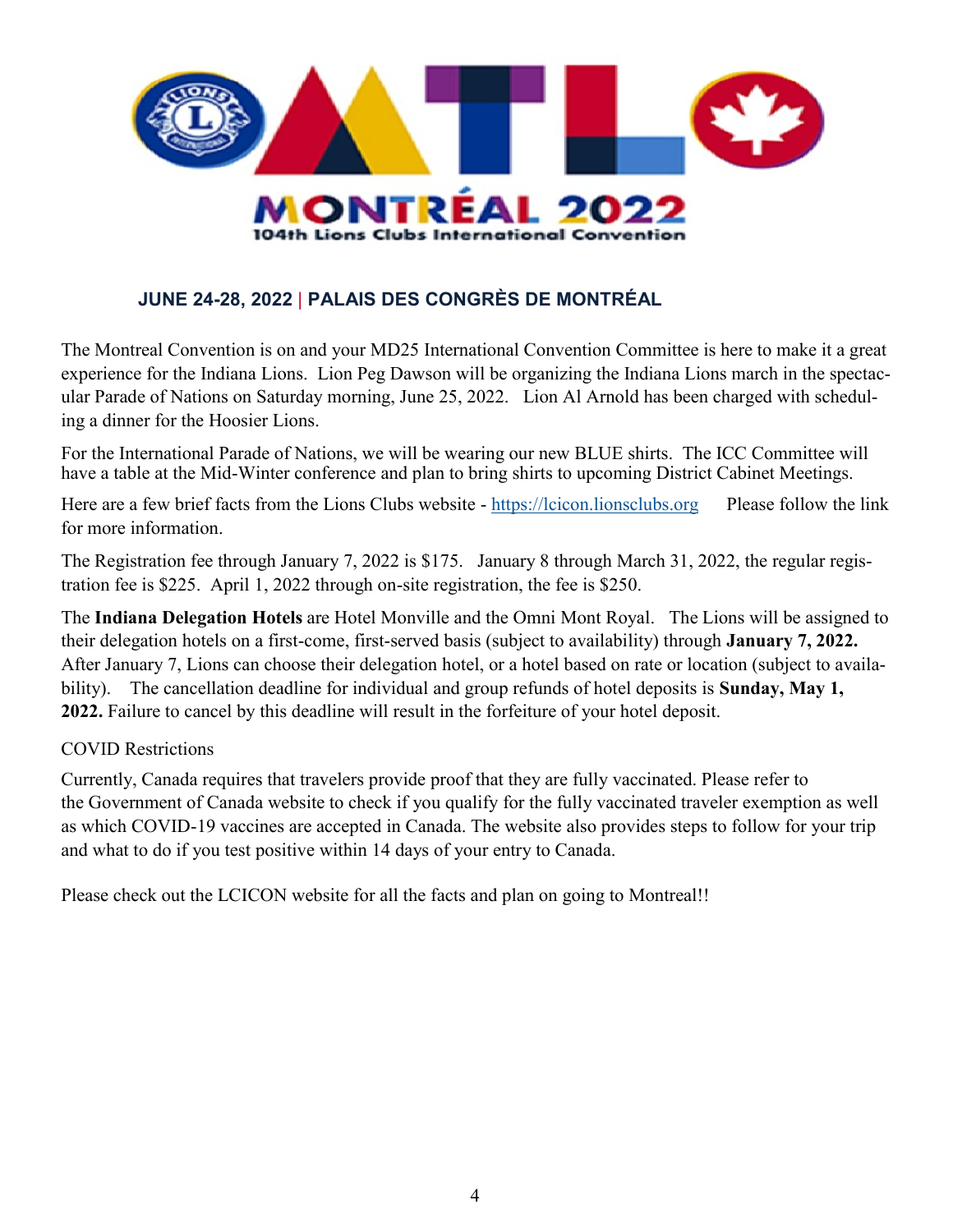# **25B LIONS ENVIRONMENTAL PHOTO CONTEST REGISTRATION FORM**

|                                                                                                              | ENVIRONMEN                 |
|--------------------------------------------------------------------------------------------------------------|----------------------------|
|                                                                                                              |                            |
|                                                                                                              |                            |
| Age Category:<br>18 & under                                                                                  | _______________ 19 & older |
|                                                                                                              |                            |
| <b>Photo Category</b>                                                                                        |                            |
| Wildlife                                                                                                     | ______________Scenery      |
| Send completed registration form and photo to:<br>DG Alan Arnold<br>595 E. State Rd. 124<br>Monroe, IN 46772 |                            |
| Please address questions to DG Alan Arnold at 260-216-1101 or<br>pamalarn@myfibersolution.com.               |                            |

Photos must be postmarked by March 13, 2022.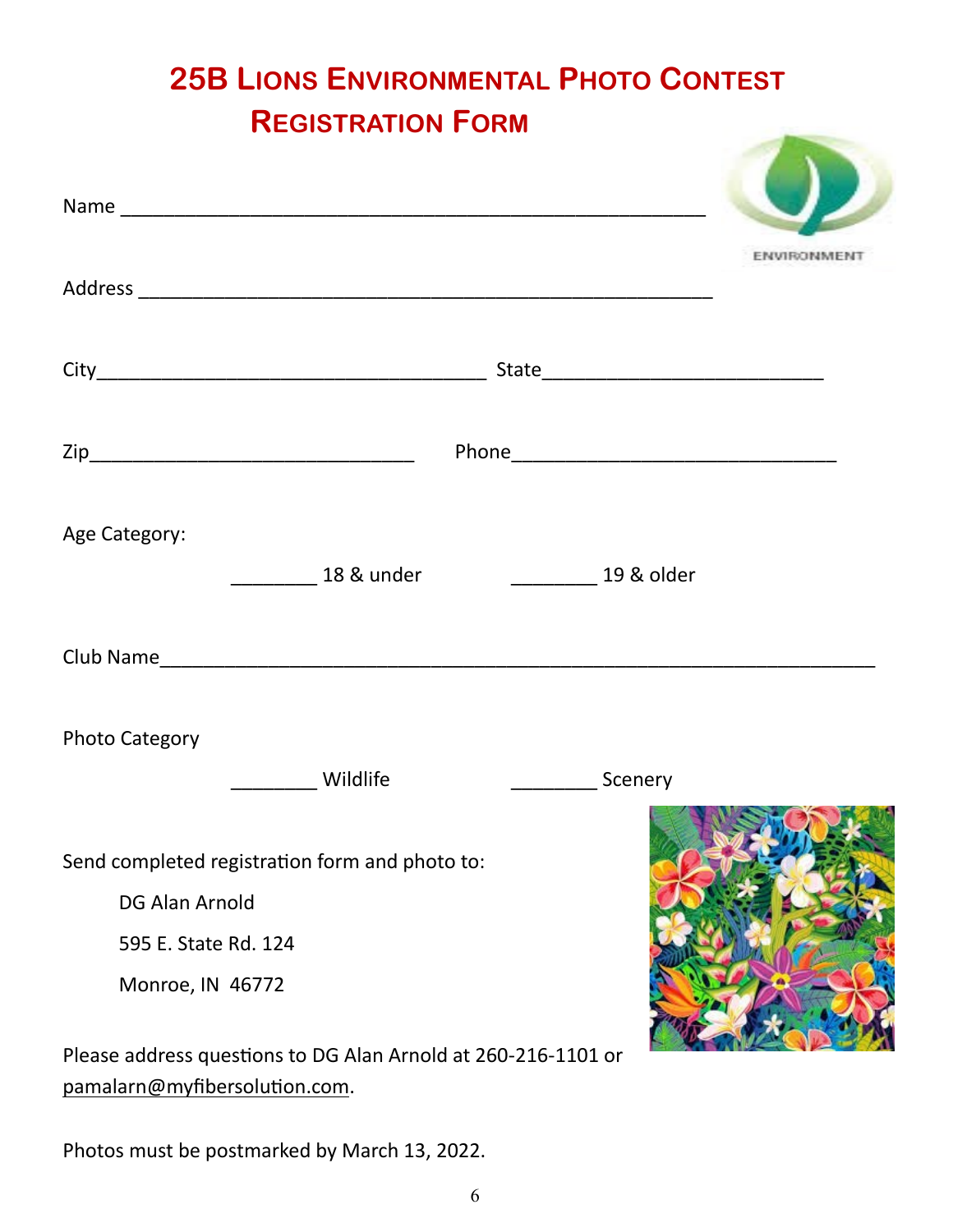

**July 7–11, 2023:** Boston, Massachusetts, USA: A quintessential blend of colonial history and cutting-edge innovation. From the charming cobblestones of Beacon Hill and the civic landmarks along the Black Heritage Trail and Freedom Trail, to the iconic grounds of Harvard University and Fenway Park, Boston is a treasure trove of Americana. Fun if by land and fun if by sea, Boston is an ideal destination for your next vacation. Explore diverse neighborhoods, enjoy an eclectic array of performing arts and special events, shop in chic boutiques and high-end malls, fall into a foodie's paradise and discover the true essence of Boston, a cosmopolitan hub where tradition and innovation interact every day.

Pins MUST include:

a-MD 25 Indiana (as text)

b-the Intl Convention year - 2023

c-Lion Club Intl Logo

d-Intl Convention Host City representation

e-MD 25 graphic representation of MD-25 usually includes a race car and/or the outline of Indiana.

Each club can submit one design to its District Governor. One design will be selected by each District Governor. All District designs need to be submitted to me by **December 17, 2021**. You can scan and attach it to an email to me at angbelc@iue.edu. Each District's selected design will be presented to State Council in January. Remember: pin designers do not have to be (a) Lions.

Be creative and have fun!

CS Angela Locke, State Pin Chairperson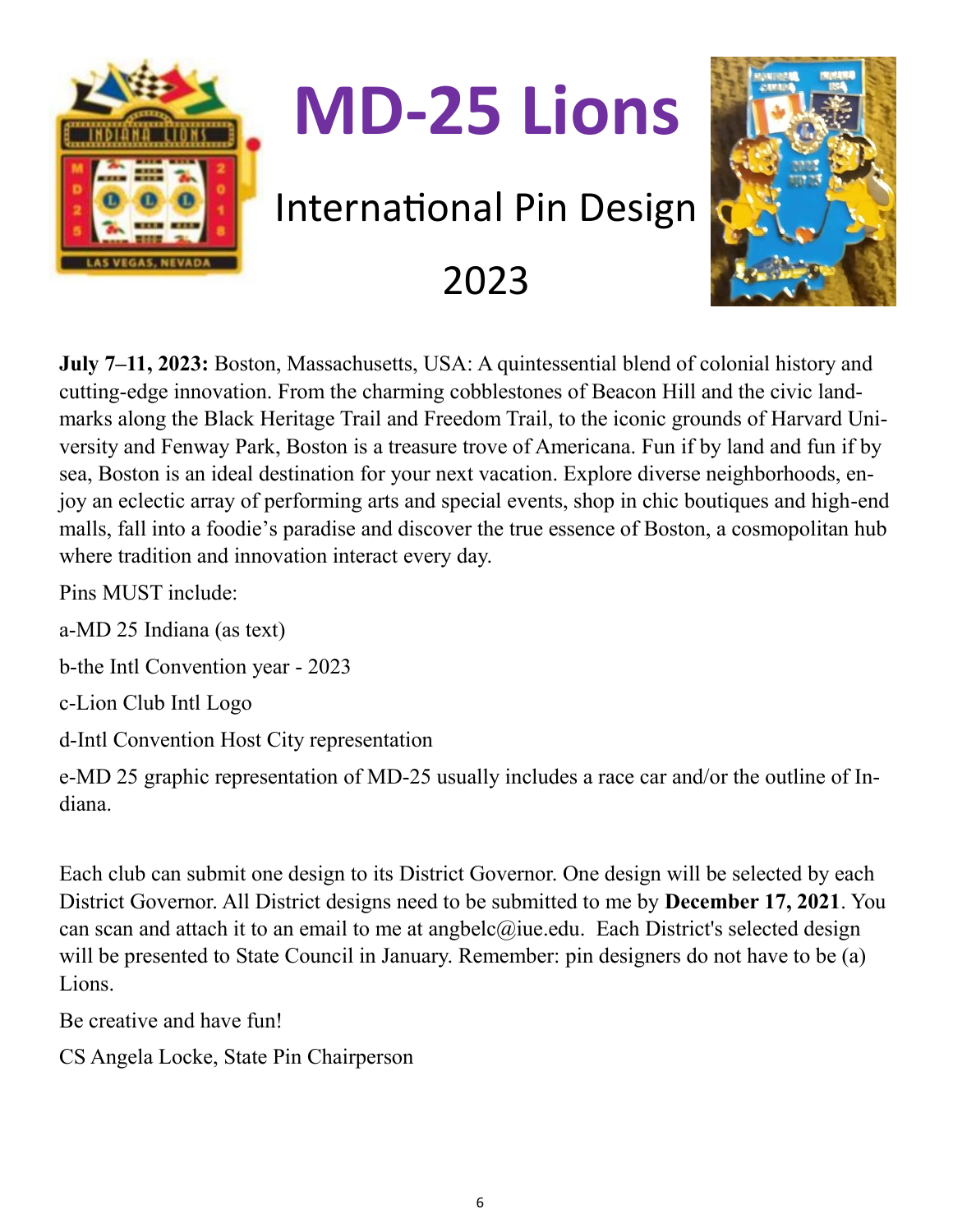